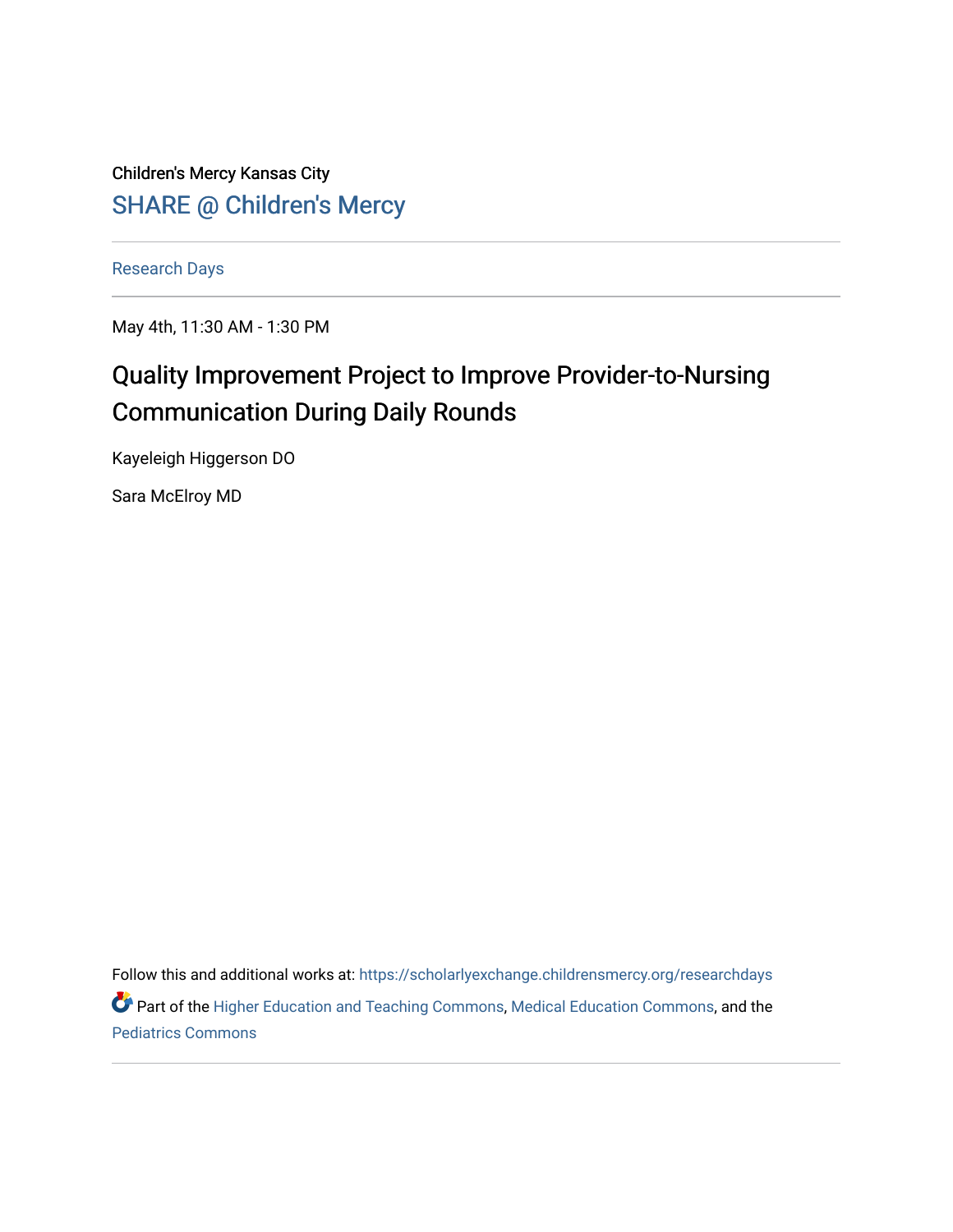**Quality Improvement Project to Improve Provider-to-Nursing Communication During Daily Rounds**

**Submitting/Presenting Author (must be a trainee):** Kayeleigh Higgerson; Sara McElroy **Primary Email Address:** [khiggerson@cmh.edu;](mailto:khiggerson@cmh.edu) smmcelroy@cmh.edu

⎕**Fellow** 

**Primary Mentor (one name only):** Joel Thompson **Other authors/contributors involved in project:** Helen Murphy, Robert Richards

**IRB Number (if applicable):**

## **Describe role of Submitting/Presenting Trainee in this project (limit 150 words):**

Kayeleigh and Sara are fellows who implemented the strategies in the project, carried out interventions, and participated in a problem solving course for this quality improvement project.

## **Problem Statement/Question, Background/Project Intent (Aim Statement), Methods (include PDSA cycles), Results, Conclusions limited to 500 words**

#### **Problem Statement/Question:**

We aim that by June 2021, our Heme/Onc resident service daily table rounds will include 80% of bedside nurses to improve communication between the provider team and bedside nurse.

### **Background/Project Intent (Aim Statement):**

Daily rounds on our Heme/Onc resident service include table rounds (discussion of overnight events and daily plan) and bedside rounds (team goes to see patients and relay daily plan). These rounds infrequently include the bedside nurse caring for the patient, leading to poor communication of the plan from the provider team. This is a problem, because it has the potential to lead to medical errors and inadequate patient care. Improved communication will also better healthcare team dynamics and increase patient/parent trust in the team.

### **Methods (include PDSA cycles):**

A survey was conducted of inpatient Heme/Onc nurses regarding barriers to attending daily rounds. Several barriers were identified and included on a root cause analysis. We found that often nurses were busy with other tasks when they were called for rounds, but they would be able to plan their tasks around a scheduled rounding time. Following our nursing survey, we performed PDSA cycles to try to improve those numbers. Our first intervention was in September 2020, in which we asked the charge nurse to call bedside nurses to daily table rounds. A second intervention was carried out in March 2021. In this intervention, we asked the fellow on service to